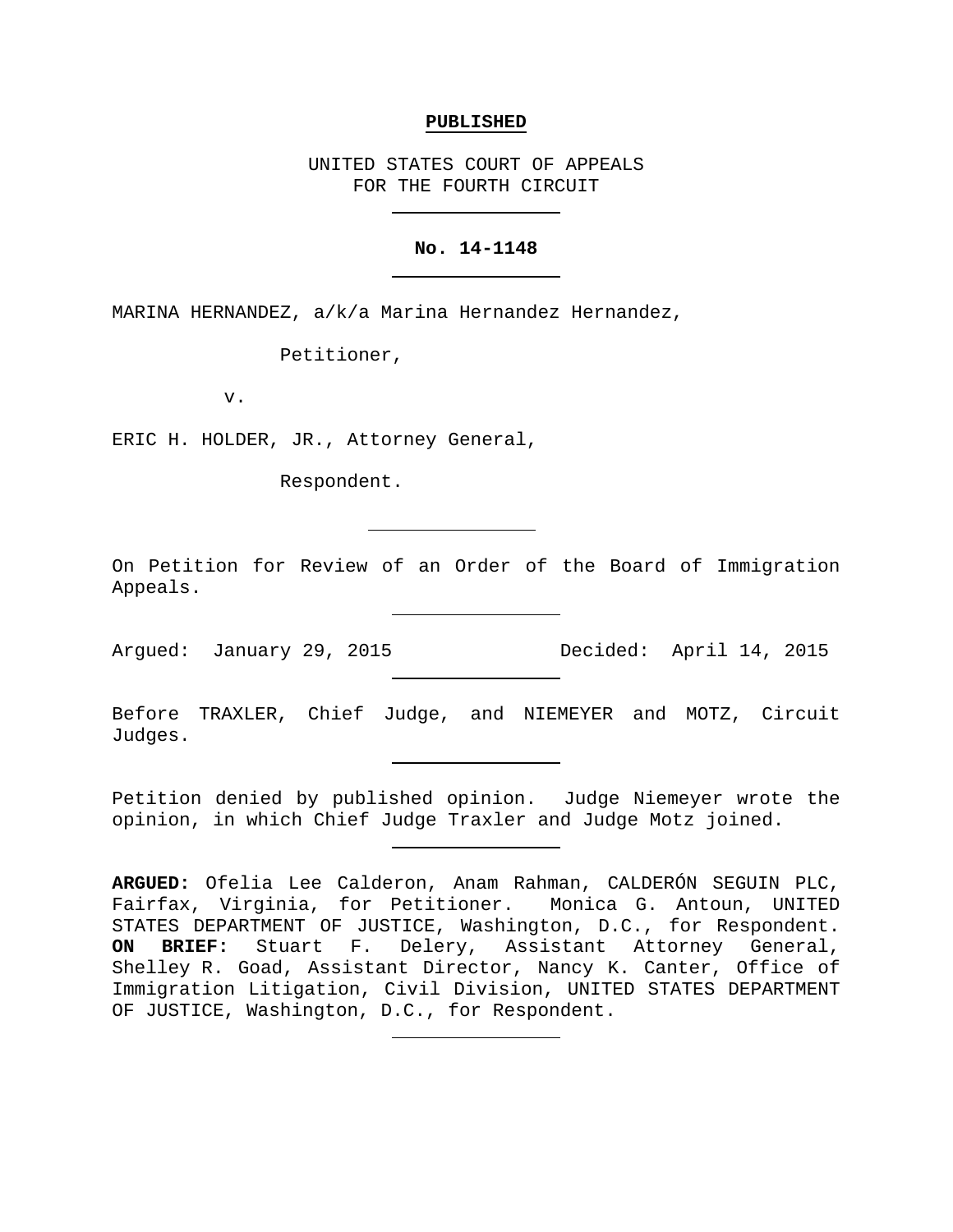NIEMEYER, Circuit Judge:

The Board of Immigration Appeals ("BIA") denied the application of Marina del Carmen Hernandez, a native and citizen of El Salvador, for cancellation of removal under 8 U.S.C. § 1229b(b)(1) because Hernandez had committed a "crime involving moral turpitude" -- a petit-larceny offense -- that rendered her ineligible for such relief. See 8 U.S.C.  $\S$  1229b(b)(1)(C) (prohibiting the Attorney General from canceling the removal of an alien who has "been convicted of an offense under section 1182(a)(2), 1227(a)(2), or  $1227(a)(3)$ "); id. § 1227(a)(2)(A)(i) (listing as an offense "a crime involving moral turpitude . . . for which a sentence of one year or longer may be imposed"). Hernandez argued that the cross-reference in  $\S$  1229b(b)(1)(C) to § 1227(a)(2) did not apply to her because § 1227(a)(2) makes deportable only persons "in and admitted to the United States," and Hernandez had never been lawfully admitted. Rather, she maintained that only the cross-reference to  $\S$  1182(a)(2) applied and that that section rendered her prior crime irrelevant because it contained a "petit-offense exception." The BIA rejected this argument, relying on its precedential decision in Matter of Cortez Canales, 25 I. & N. Dec. 301, 306–08 (2010), which read  $\S$  1229b(b)(1)(C) to cross-reference only the offenses listed in the three cross-referenced sections, not the substantive operation of those offenses. Thus, even though the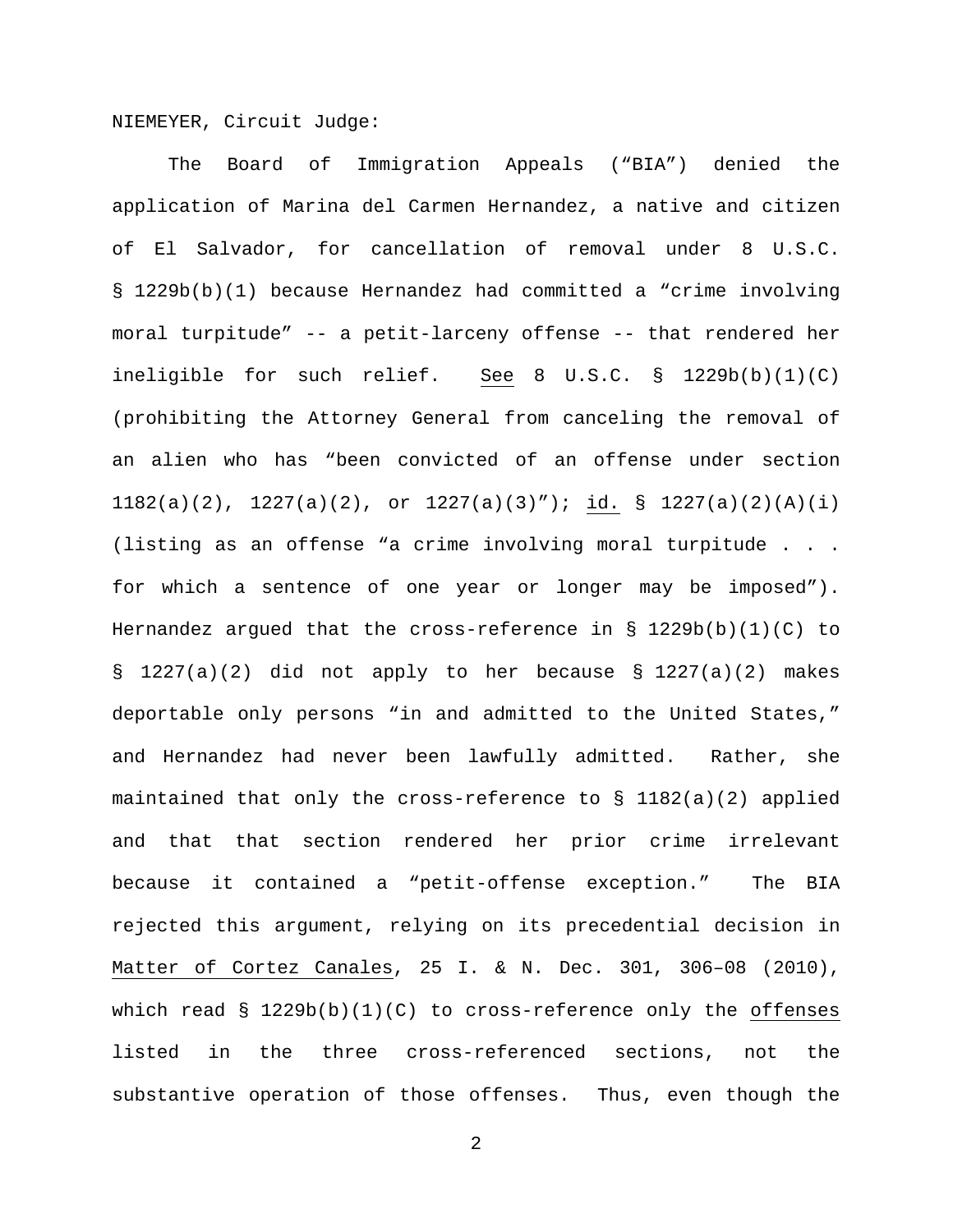substantive operation of § 1227(a)(2) did not apply to Hernandez, the offense listed in  $\S$  1227(a)(2) did apply, and that provision contains no petit-offense exception.

We conclude that the BIA's reading of  $\S$  1229b(b)(1)(C) is the most logical reading and therefore is, at least, a permissible interpretation of the statute, entitling the BIA's decision to Chevron deference. Thus, we affirm the BIA and deny Hernandez's petition for review.

I

Hernandez entered the United States sometime in 1997 without lawful admission or parole after inspection and has, since then, lived continuously in Virginia with her four children, who are U.S. citizens. In 2001, Hernandez was granted "temporary protected status," which affords eligible aliens protection from removal to certain countries upon the Attorney General's determination that conditions in those countries would prevent their safe return. See 8 U.S.C. § 1254a.

In January 2007, Hernandez was convicted of petit larceny under Va. Code Ann. § 18.2-96 and was sentenced to 30 days' confinement in jail. After she failed to respond to a request for documentation regarding her criminal record, U.S. Citizenship and Immigration Services terminated her application to renew her temporary protected status.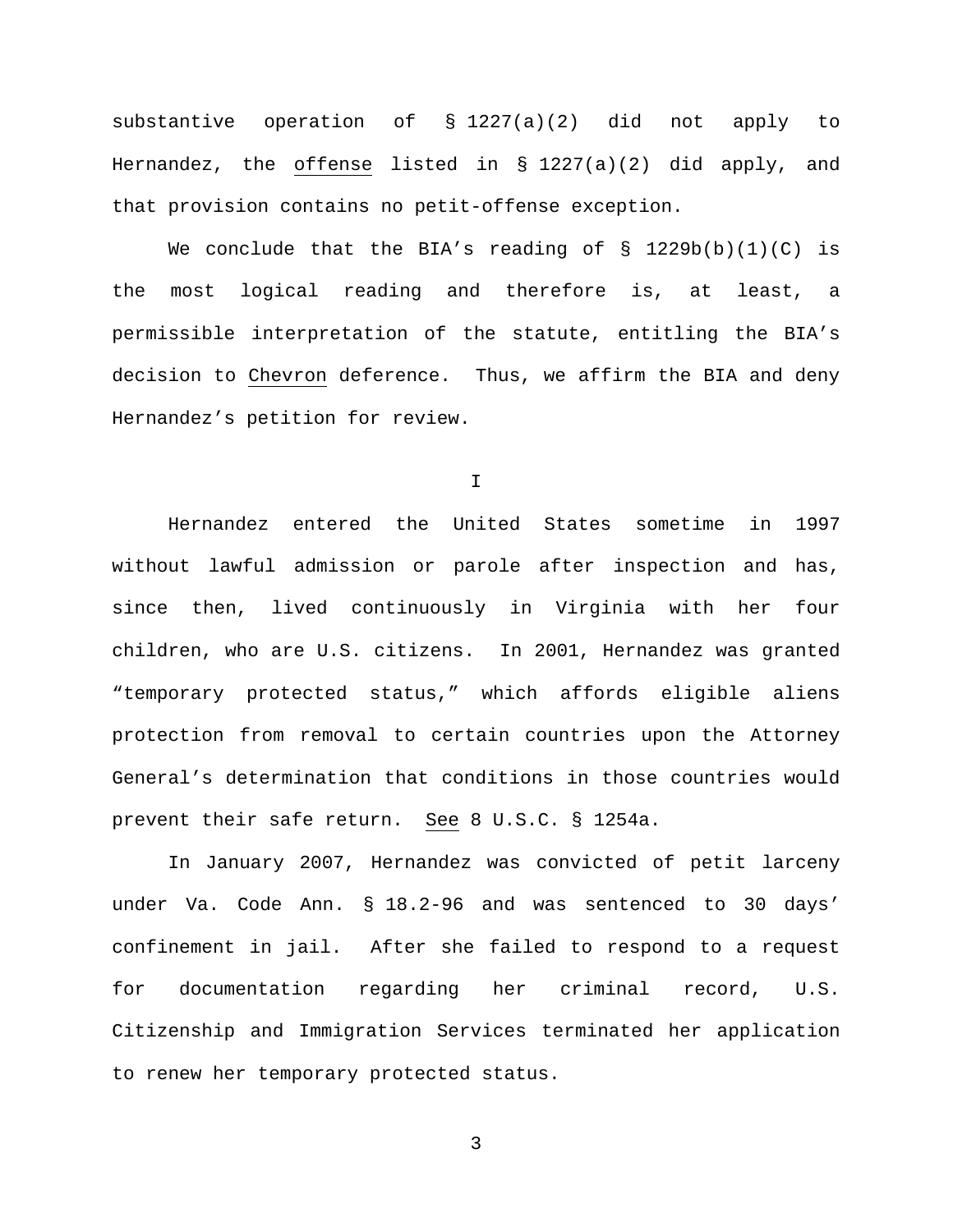In March 2009, the U.S. Department of Homeland Security commenced removal proceedings against Hernandez, charging her with being "present in the United States without being admitted or paroled," in violation of 8 U.S.C.  $\S$  1182(a)(6)(A)(i). When she appeared before an immigration judge in March 2013, she conceded removability but filed an application for cancellation of removal under § 1229b(b)(1), alleging that her children would suffer hardship if she were not permitted to remain in the United States. The immigration judge pretermitted her application, holding that her petit-larceny conviction rendered her ineligible for the relief she requested, and ordered that she be removed to El Salvador.

The BIA dismissed Hernandez's appeal. Noting that Hernandez had conceded that petit larceny -- a Class 1 misdemeanor under Va. Code Ann. § 18.2-96, punishable by confinement in jail for not more than 12 months, id. § 18.2-11 -- is a crime involving moral turpitude, the BIA held that Hernandez was ineligible for cancellation of removal under § 1229b(b)(1)(C) because she had been convicted of "an offense under section . . .  $1227(a)(2)''$  -- specifically, "a crime involving moral turpitude . . . for which a sentence of one year or longer may be imposed," § 1227(a)(2)(A)(i). The BIA rejected her argument that the petit-offense exception to  $\S$  1182(a)(2), a section that is also cross-referenced in § 1229b(b)(1)(C),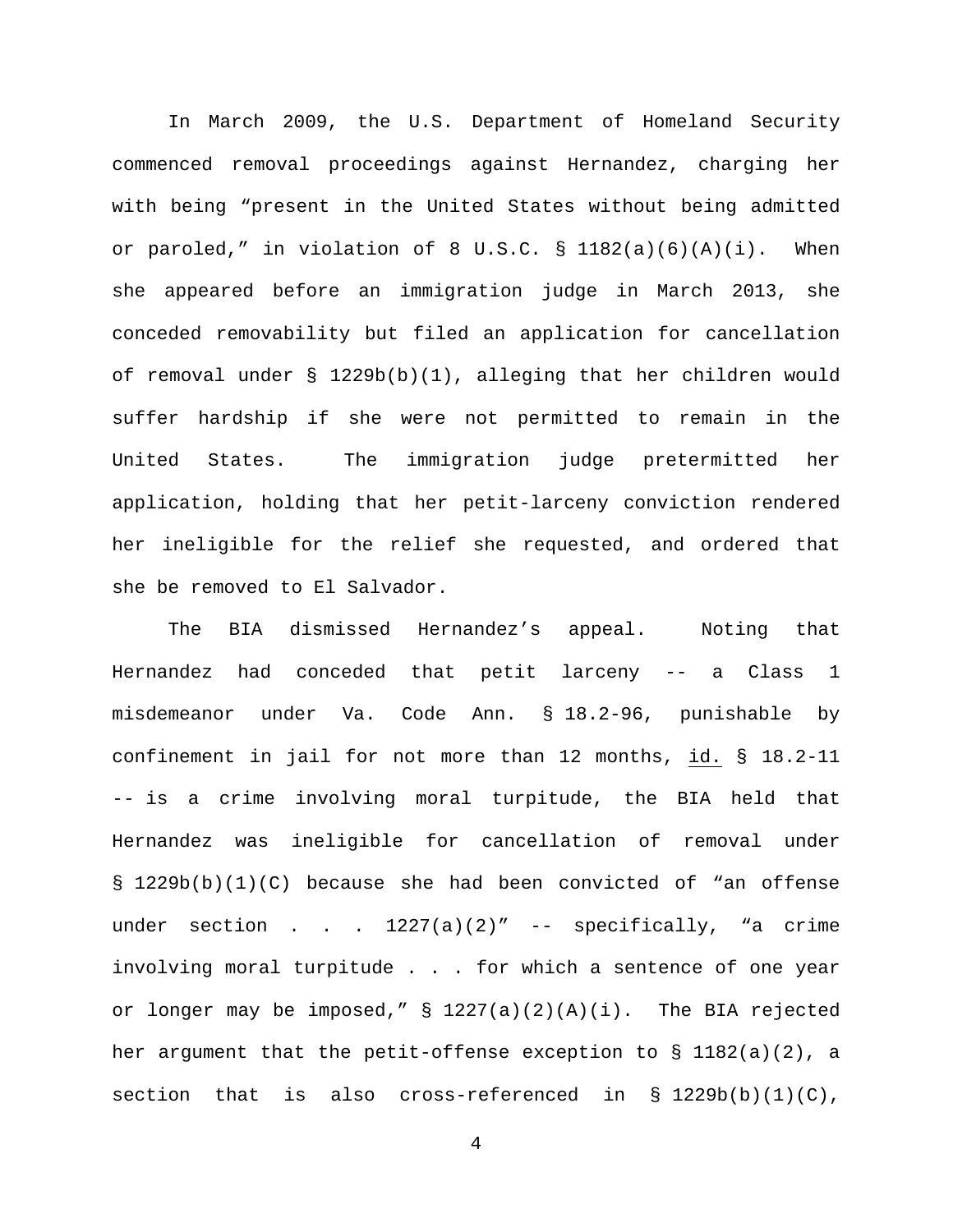preserved her eligibility for cancellation of removal, holding that the exception had no applicability to offenses described in § 1227(a)(2). The BIA also rejected Hernandez's argument that the offenses in § 1227(a)(2) and § 1227(a)(3) applied only to aliens who, unlike Hernandez, had been admitted to the United States, while the offenses in § 1182(a)(2) applied only to aliens who had not been admitted. To do so, it relied on its prior decision in Cortez Canales, which rejected the distinction that Hernandez was trying to make.

From the BIA's decision, Hernandez filed this petition for review.

### II

In her petition, Hernandez contends that even though she committed a crime involving moral turpitude for which a sentence of one year could have been imposed, she nonetheless remains eligible for cancellation of removal under § 1229b(b)(1) because her offense was excepted by the petit-offense exception contained in § 1182(a)(2). In response to the government's position that  $\S 1227(a)(2)$ , which contains no petit-offense exception, also applies, Hernandez contends that § 1229b(b)(1)(C)'s cross-reference to § 1227(a)(2) pertains only to aliens who, unlike her, were admitted and are now deportable. She argues further that even if  $\S$  1229b(b)(1)(C) generally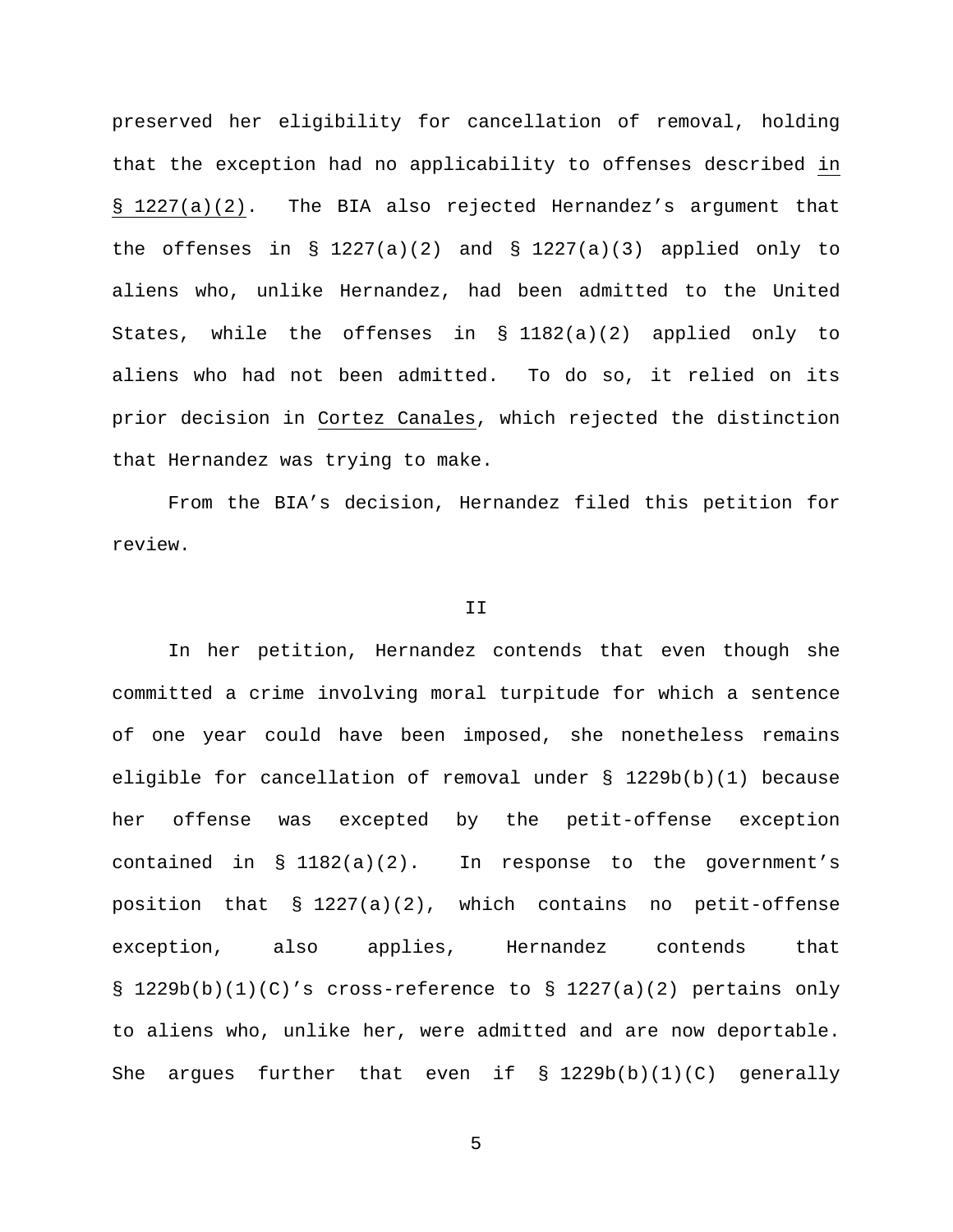cross-references the offenses in § 1227(a)(2) regardless of an alien's admission status,  $\S 1227(a)(2)(A)(i)$  does not apply to unadmitted aliens because that section only makes an alien deportable upon conviction of a crime involving moral turpitude that was committed "within five years . . . after the date of admission." (Emphasis added). Thus, Hernandez argues that only offenses under § 1182(a)(2) apply to her and that § 1182(a)(2)'s petit-offense exception preserves her eligibility for cancellation of removal.

The government contends that because  $\S$  1229b(b)(1)(C), by its plain terms, applies both to aliens previously admitted and now deportable and to aliens never admitted and now subject to removal, the provision disqualifies from eligibility for cancellation of removal the entire class of aliens who have committed any offense listed in any of the three sections crossreferenced in §  $1229b(b)(1)(C)$ . It argues that §  $1229b(b)(1)(C)$ does not cross-reference the substantive operation of those sections, but only the offenses described within them, pointing to the specific language of  $\S$  1229b(b)(1)(C) that allows the cancellation of removal for admitted and unadmitted aliens only if the alien "has not been convicted of an offense under" the three sections. To support its conclusion, the government relies on the BIA's precedential decision in Cortez Canales, which so held.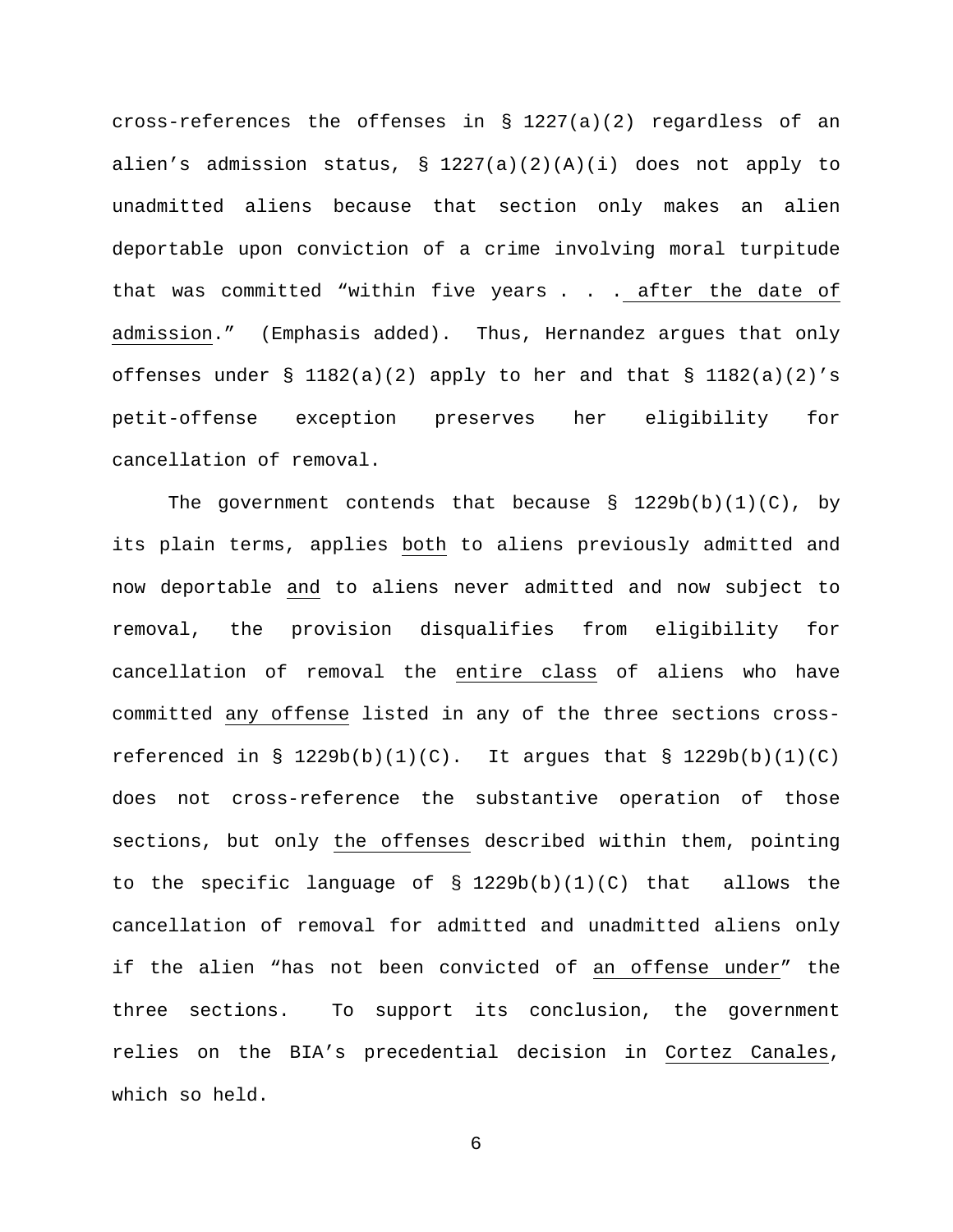Because the BIA's decision and the decision in Cortez Canales involve statutory interpretation, we review the issue de novo. But in doing so, we give the BIA Chevron deference so long as its decision is a precedential decision issued by a three-judge panel. See Martinez v. Holder, 740 F.3d 902, 909 (4th Cir. 2014). While the BIA's decision in this case was issued by a single BIA member, the BIA relied on Cortez Canales, which was decided by a three-judge panel, thus entitling it to Chevron deference. See, e.g., Escobar v. Holder, 657 F.3d 537, 542 (7th Cir. 2011); Efagene v. Holder, 642 F.3d 918, 920 (10th Cir. 2011); Marmolejo-Campos v. Holder, 558 F.3d 903, 911 (9th Cir. 2009). Thus, Cortez Canales controls to the extent that "Congress has not directly addressed the precise question at issue" and "the [BIA]'s answer is based on a permissible construction of the statute." Chevron, U.S.A., Inc. v. Natural Res. Def. Council, Inc., 467 U.S. 837, 843 (1984).

To begin with, we recognize that the Immigration and Nationality Act, 8 U.S.C. §§ 1101-1537, often makes the distinction between an alien who has never been admitted to the United States and an alien who has been admitted but who has subsequently become deportable. Both inadmissible and deportable aliens, however, are removable, albeit sometimes for different grounds. See Judulang v. Holder, 132 S. Ct. 476, 479 (2011). Compare § 1182(a) (cataloging the grounds that render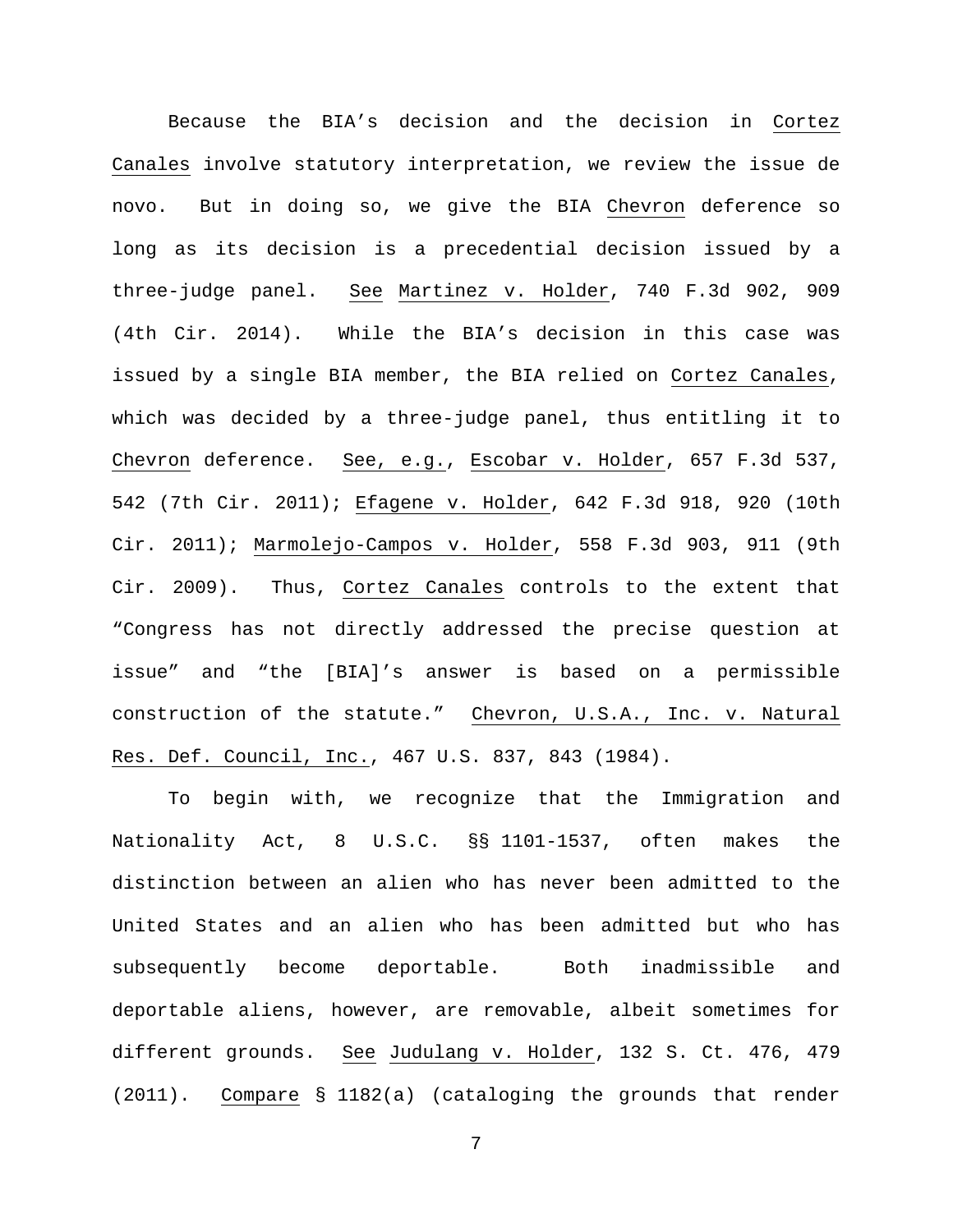an alien "ineligible to be admitted to the United States" (emphasis added)), with § 1227(a) (listing the grounds for deportation of an alien "in and admitted to the United States"). Moreover, both inadmissible and deportable aliens can apply for discretionary cancellation of removal under § 1229b(b)(1). And when they do, the specific criteria that they must satisfy are the same regardless of whether they are inadmissible or deportable. See id. § 1229b(b)(1) (providing that the Attorney General may cancel removal of "an alien who is inadmissible or deportable," so long as the alien satisfies the specified criteria). Thus, regardless of whether Hernandez is inadmissible or deportable, she is eligible for cancellation of removal if she "has not been convicted of an offense under section  $1182(a)(2)$ ,  $1227(a)(2)$ , or  $1227(a)(3)$ ." Id.  $$1229b(b)(1)(C)$ .

Section 1182(a)(2) provides that an alien is "ineligible to be admitted to the United States" if he has been convicted of certain listed crimes, including a crime involving moral turpitude. But the crime involving moral turpitude listed under this section is subject to a petit-offense exception, which provides that a conviction for a crime involving moral turpitude does not render an alien inadmissible if (1) the alien has been convicted of a single crime; (2) the maximum penalty for the crime committed "[does] not exceed imprisonment for one year";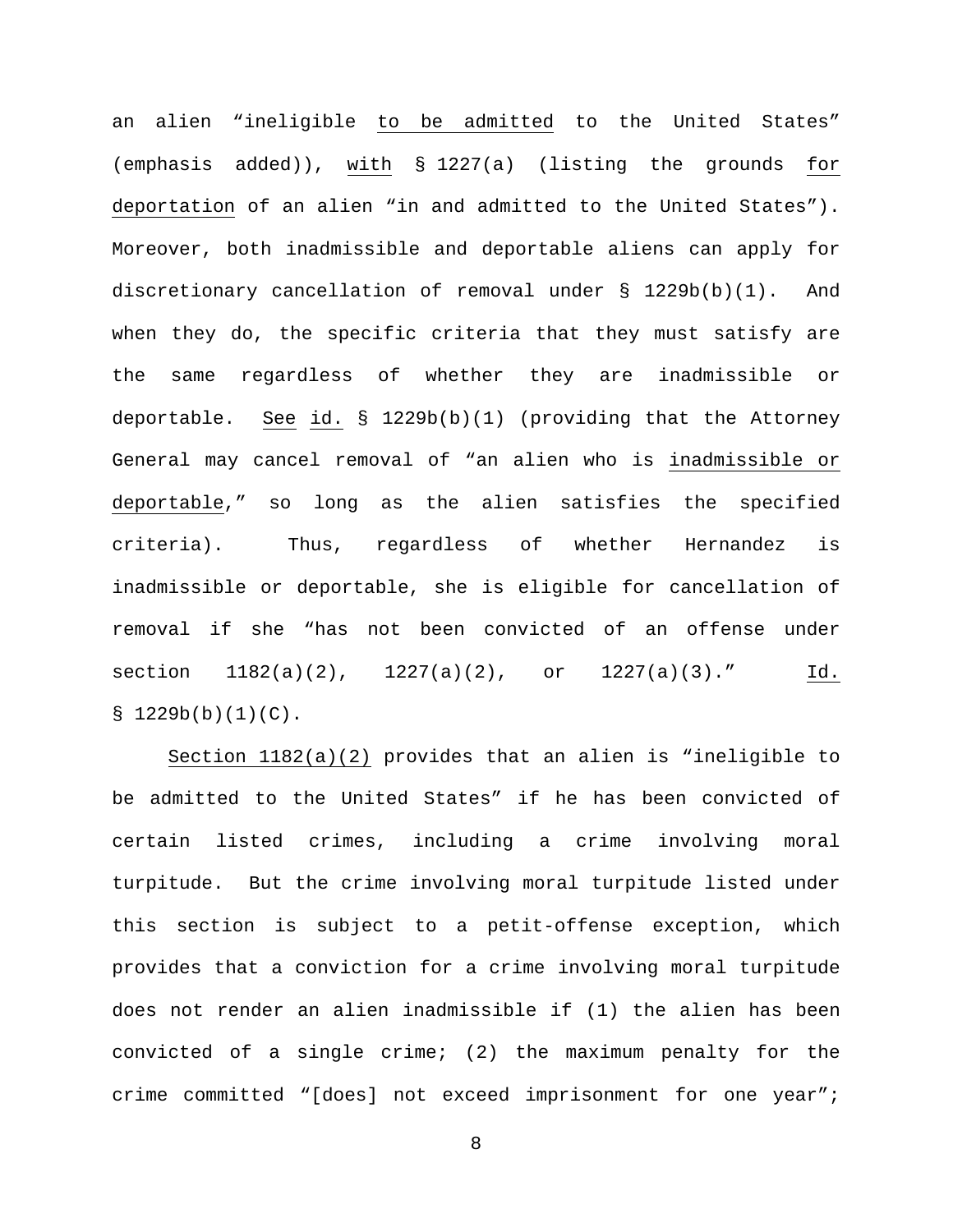and (3) the alien "[is] not sentenced to a term of imprisonment in excess of 6 months."  $\S$  1182(a)(2)(A)(ii)(II). Section 1227(a)(2) provides that an alien "in and admitted to the United States" is deportable if he has been convicted of certain listed crimes, including a crime involving moral turpitude for which a sentence of one year or longer may be imposed, but only if the crime is committed within five years after the date of admission. Id. § 1227(a)(2)(A)(i). And § 1227(a)(3) provides that an alien is deportable if he has been convicted of a failure to register or a falsification of certain entry documents.

It is important to note that the cross-referenced sections  $--$  § 1182(a)(2), § 1227(a)(2), and § 1227(a)(3)  $--$  do not themselves criminalize any behavior. Rather, each lists offenses that produce various immigration consequences. For example, §  $1227(a)(2)(A)(i)$  provides that any alien who has been convicted of a qualifying crime involving moral turpitude during the specified five-year period faces the immigration consequence of deportation. Section  $1229b(b)(1)(C)$ , however, does not appear to import the time constraint or the immigration consequence of  $\S$  1227(a)(2)(A)(i) because  $\S$  1229b(b)(1)(C) itself deals with its own consequence -- the ineligibility for cancellation of removal. Thus, the provision appears to direct consideration of only the offense in the cross-referenced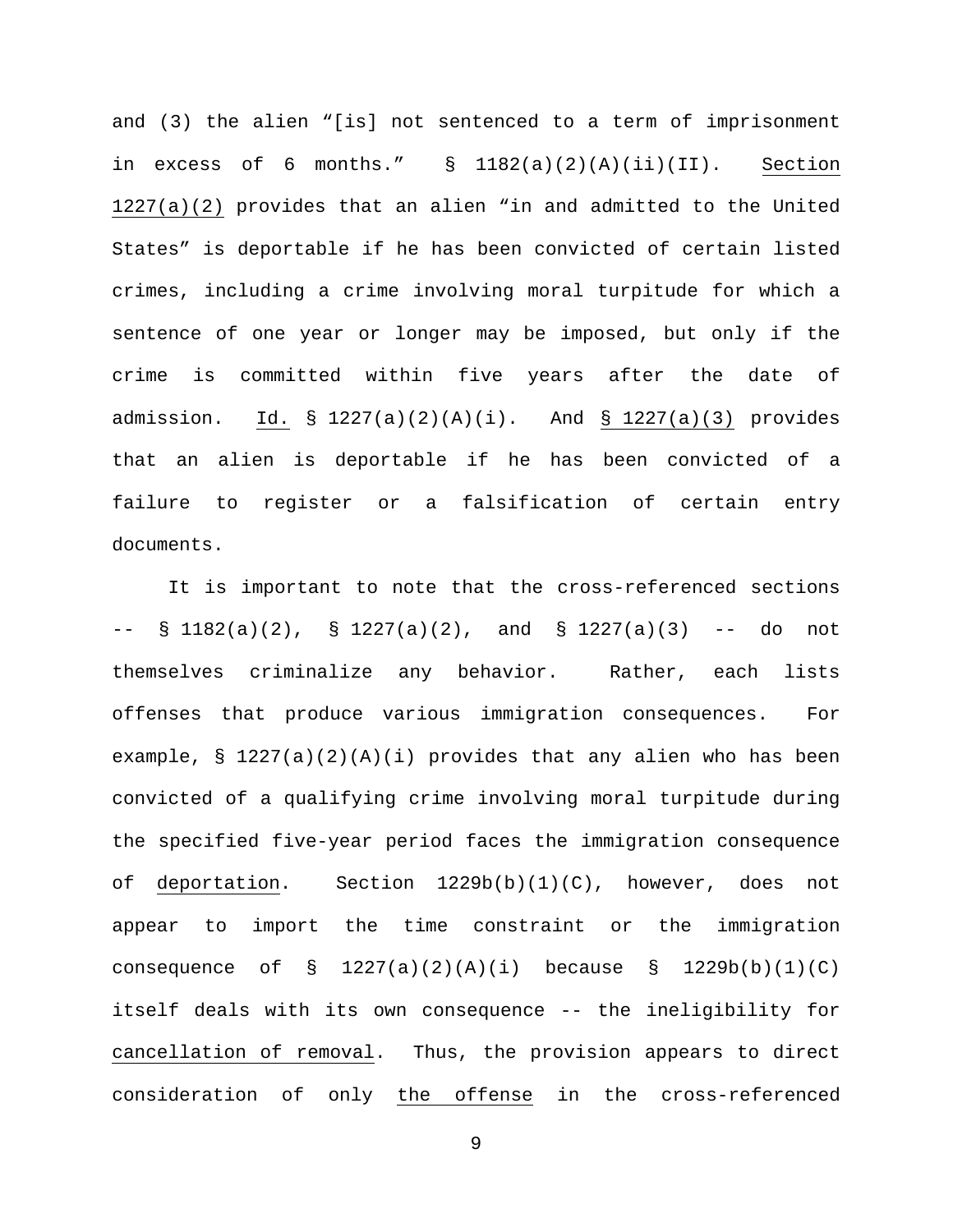section. Moreover, because § 1229b(b)(1)(C) addresses both admitted and unadmitted aliens alike, the fact that § 1227(a)(2)(A)(i) renders deportable only an alien who has been admitted and only then if the alien committed the offense within a specified time period is irrelevant for purposes of describing crimes relevant to the availability of cancellation of removal under § 1229b(b)(1)(C). In short, § 1229b(b)(1)(C) crossreferences only the offenses that preclude cancellation of removal, not the immigration consequences that stem from those offenses.

This construction is further indicated by the language of § 1229b(b)(1)(C)'s surrounding provisions. Section 1229b(b)(2)(A)(iv) permits the Attorney General to cancel the removal of an inadmissible or deportable alien who has been battered by a spouse or parent of a U.S. citizen if, inter alia, "the alien is not inadmissible under paragraph (2) or (3) of section 1182(a) . . . [and] is not deportable under paragraphs (1)(G) or (2) through (4) of section 1227(a)." (Emphasis added). Similarly, under the "stop-time rule" of § 1229b(d)(1)(B), any period of continuous residence or continuous physical presence in the United States is deemed to end for purposes of § 1229b "when the alien has committed an offense referred to in section  $1182(a)(2)$  . . . that renders the alien inadmissible to the United States under section 1182(a)(2)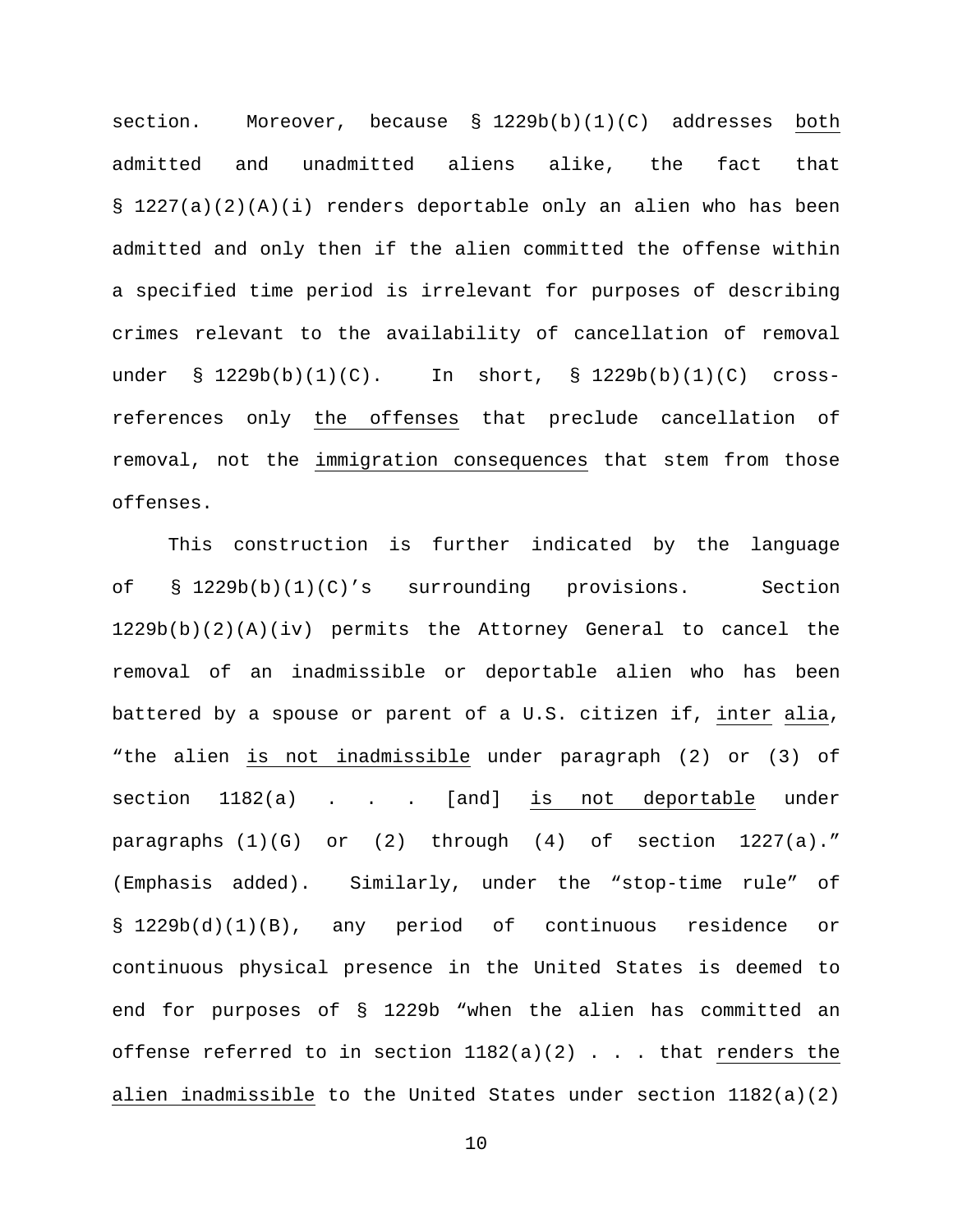. . . or removable from the United States under section  $1227(a)(2)$  or  $1227(a)(4)$ ." (Emphasis added). Thus, whereas  $\S$  1229b(b)(2)(A)(iv) and  $\S$  1229b(d)(1)(B) explicitly specify that the crimes listed in the cross-referenced statutes must render the specific alien in question inadmissible or deportable, § 1229b(b)(1)(C) lacks such explicitness, crossreferencing only the crimes. Had Congress wanted § 1229b(b)(1)(C) to be interpreted in the same manner as § 1229b(b)(2)(A)(iv) and § 1229b(d)(1)(B), it would likely have used similar language. See Cortez Canales, 25 I. & N. Dec. at 308 (concluding that the stop-time rule "clearly evidences Congress' understanding of how to draft statutory language requiring an alien to be inadmissible or removable under a specific charge in section [1182] or [1227]").

Hernandez maintains that if Congress had intended to crossreference only the offenses listed in the cross-referenced sections and not their immigration consequences, it would have used the phrase "an offense referred to in," as it did in the stop-time rule, rather than the phrase "an offense under." Congress, however, "is permitted to use synonyms in a statute." Tyler v. Cain, 533 U.S. 656, 664 (2001); see also, e.g., Moore v. Harris, 623 F.2d 908, 914 (4th Cir. 1980) ("Inadvertent statutory usage of synonyms in parallel sections does not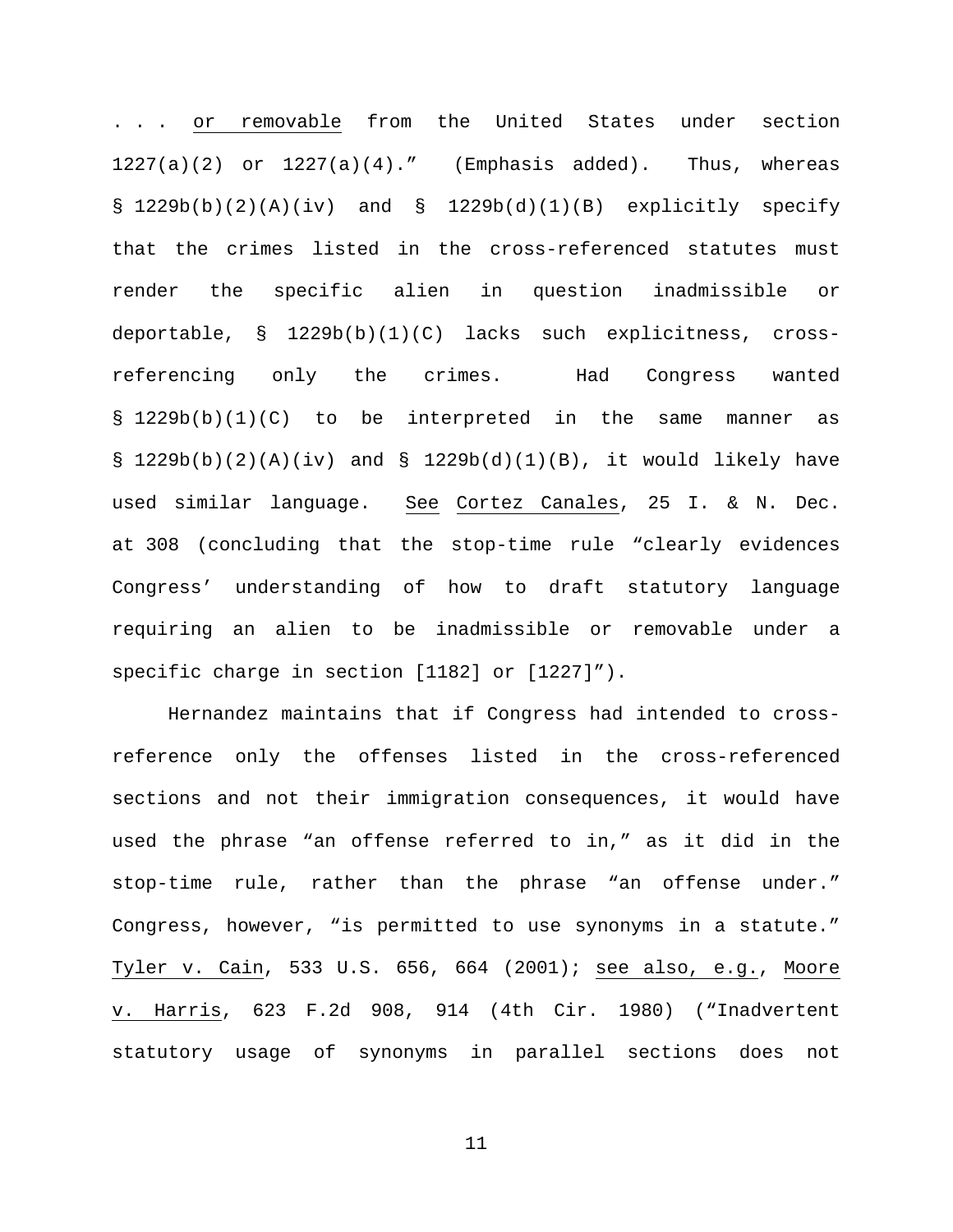require us to conjure up a distinction which would violate the statute's raison d'etre").

Accordingly, the most natural reading of  $\S$  1229b(b)(1)(C) is that a conviction for any offense listed in § 1182(a)(2), § 1227(a)(2), or § 1227(a)(3) renders an alien ineligible for cancellation of removal, regardless of the alien's status as an admitted or unadmitted alien. Accord Gonzalez-Gonzalez v. Ashcroft, 390 F.3d 649, 650 (9th Cir. 2004) (holding that an unadmitted alien who was convicted of a crime of domestic violence -- a conviction that renders an admitted alien deportable under  $\S$  1227(a)(2) but that does not render an unadmitted alien inadmissible under § 1182(a)(2) -- was ineligible for cancellation of removal because "[t]he plain language of § 1229b indicates that it should be read to crossreference a list of offenses in three statutes, rather than the statutes as a whole"); see also Nino v. Holder, 690 F.3d 691, 697–98 (5th Cir. 2012) (rejecting an admitted alien's argument that a crime-involving-moral-turpitude offense is only "under" § 1227(a)(2)(A)(i) for purposes of § 1229b(b)(1)(C) if the conviction takes place within five years after the date of admission, and holding that "Section  $1229b(b)(1)(C)$ , without ambiguity, references Section 1227(a)(2) in order to identify the kinds of offenses that will make an alien ineligible for cancellation of removal"). But see Coyomani-Cielo v. Holder,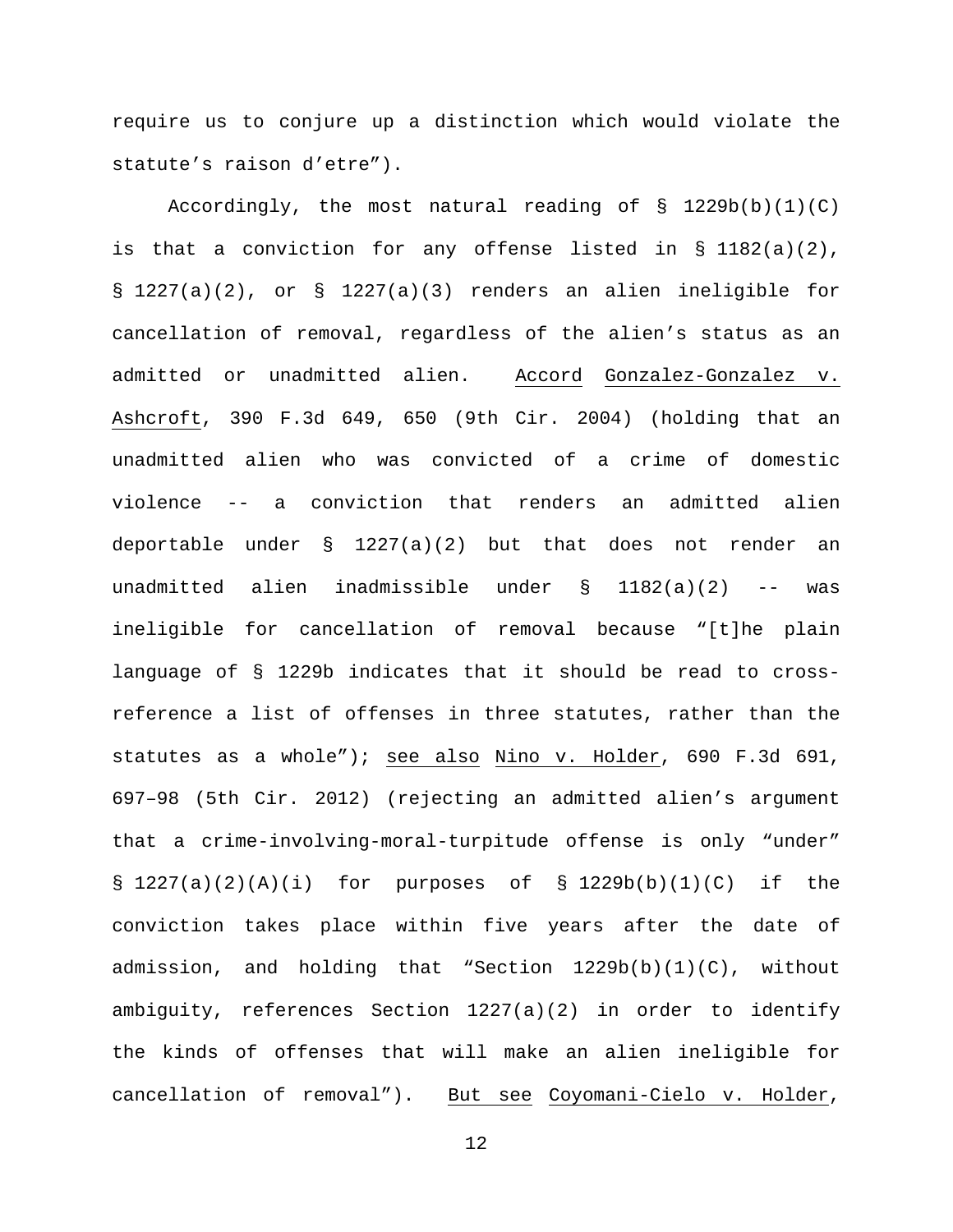758 F.3d 908, 910–11 (7th Cir. 2014) (holding that § 1229b(b)(1)(C) is ambiguous because it "effectively says that the Attorney General may cancel removal for an inadmissible or deportable alien who has not been convicted of an offense under another provision of the statute that speaks explicitly, and only, in terms of deportable aliens").

While our conclusion might not necessarily exclude some other possible interpretation, we need not resolve whether our reading of § 1229b(b)(1)(C) is the only possible reading of the statute because our reading is consistent with the construction adopted by the BIA in Cortez Canales. See 25 I. & N. Dec. at 307 ("[I]n determining which offenses are 'described under' sections  $[1182(a)(2), 1227(a)(2),$  and  $1227(a)(3)]$  for purposes of section [1229b(b)(1)(C)], only language specifically pertaining to the criminal offense, such as the offense itself and the sentence imposed or potentially imposed, should be considered. That is, . . . the statutory language of sections  $[1182(a)(2), 1227(a)(2), and 1227(a)(3)]$  pertaining only to aspects of immigration law, such as the requirement that the alien's crime be committed 'within five years . . . after the date of admission,' is not considered." (second alteration in original)). Thus, for the same reasons we have given for our reading of  $\S$  1229b(b)(1), we conclude that the BIA's reading is patently reasonable and therefore entitled to deference. Accord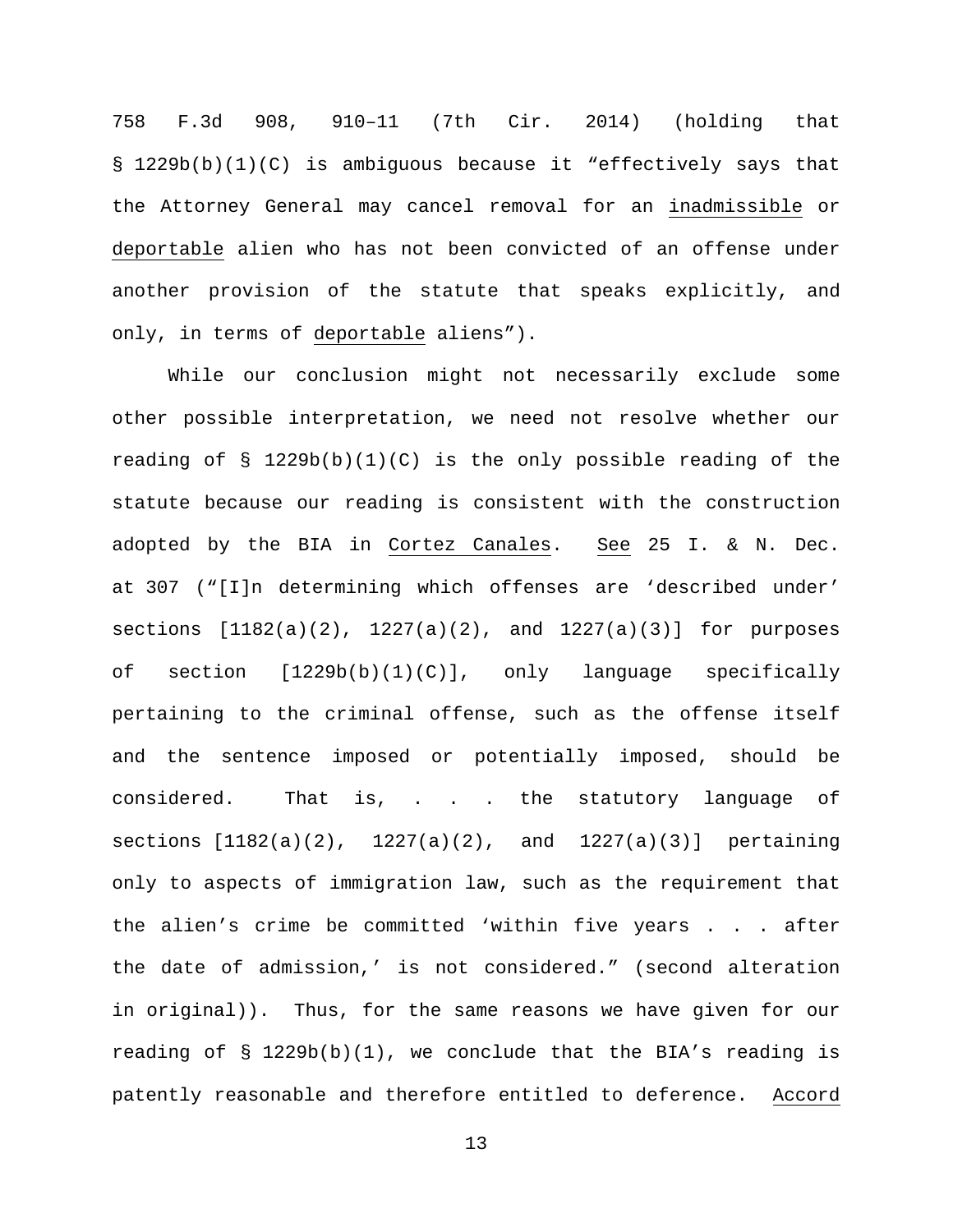Coyomani-Cielo, 758 F.3d at 915 (holding that Cortez Canales is a reasonable construction of  $\S$  1229b(b)(1)(C) because "[i]t is a sensible way (and perhaps the only way) to give effect to each word of [§ 1229b(b)(1)(C)]").

#### III

We find Hernandez's various arguments against affording Chevron deference to the BIA's construction unpersuasive. First, she notes that "[c]anons of construction ordinarily suggest that terms connected by a disjunctive be given separate meanings unless the context dictates otherwise," United States v. Urban, 140 F.3d 229, 232 (3d Cir. 1998) (quoting United States v. 6109 Grubb Road, 886 F.2d 618, 626 (3d Cir. 1989)) (internal quotation marks omitted), and therefore she maintains that § 1229b(b)(1)'s statutory language permitting cancellation of removal of "an alien who is inadmissible or deportable from the United States" must be read disjunctively, such that "inadmissible" and "deportable" are given separate meanings. She argues that this is especially so because "[t]he distinction between exclusion and deportation has long been recognized in immigration law." But the BIA's construction of § 1229b(b)(1)(C) does not obliterate the distinction between inadmissible and deportable aliens. Rather, it provides that any alien who meets the criteria for either inadmissibility or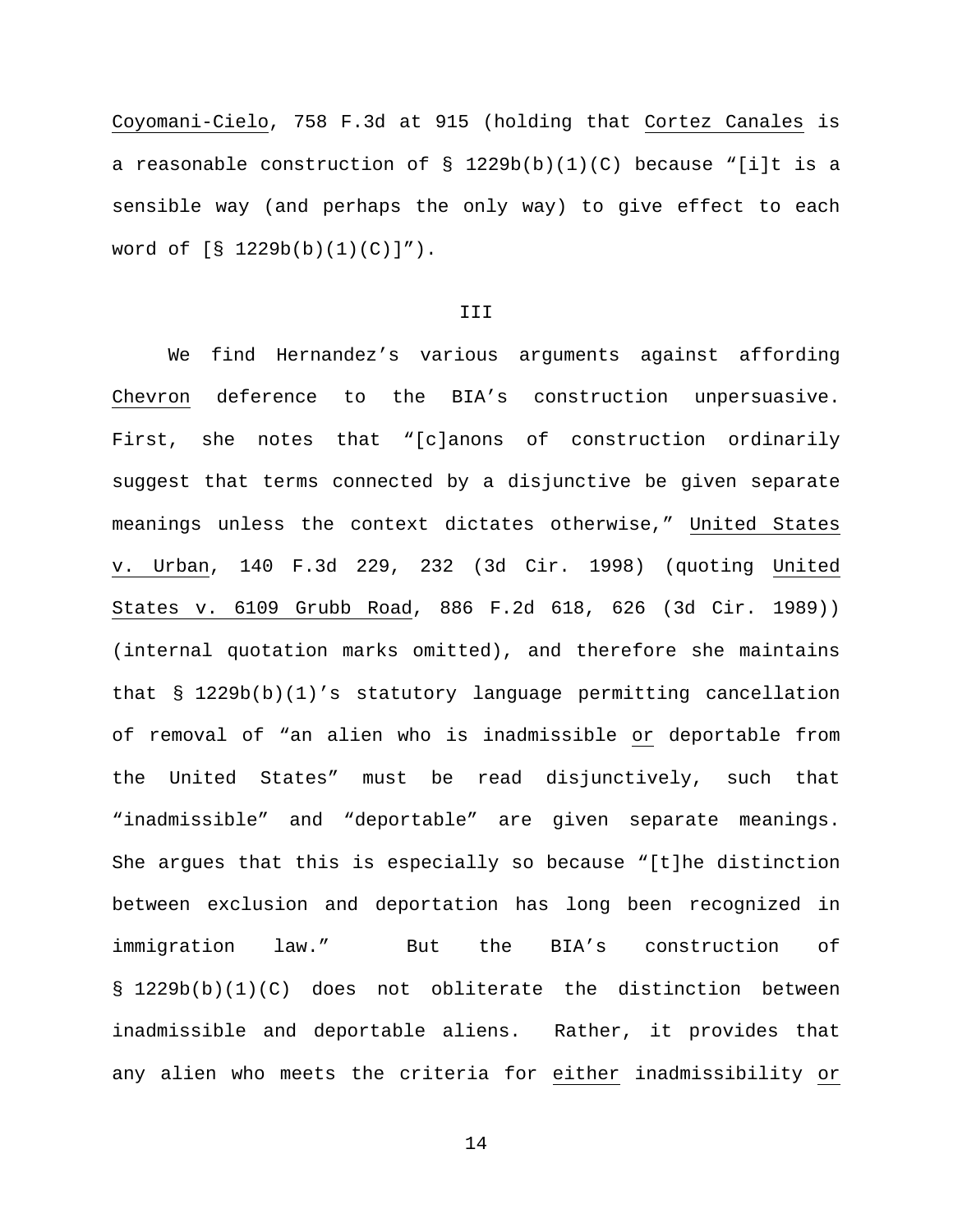deportability, as those terms are used throughout the Immigration and Nationality Act, is ineligible for cancellation of removal if he has "been convicted of an offense under section  $1182(a)(2)$ ,  $1227(a)(2)$ , or  $1227(a)(3)$ ." Thus, the use of the disjunctive defines the class of aliens to which § 1229b(b)(1)(C) is applicable, referring to both inadmissible and deportable aliens and treating them alike.

Second, relying on Reyes v. Holder, 714 F.3d 731 (2d Cir. 2013), Hernandez contends that by using the terms "inadmissible" and "deportable" in  $\S$  1229b(b)(1)(C), Congress "demonstrate[d] that an applicant's admission status is critical when determining an alien's eligibility for cancellation of removal." In Reyes, an unadmitted alien sought "special rule cancellation of removal," 714 F.3d at 732, which permits the Attorney General to cancel the removal of qualified aliens from specific countries as long as they are not "inadmissible under section  $[1182(a)(2)-(3)]$  or deportable under section  $[1227(a)(2)-(4)]$ ," 8 C.F.R. § 1240.66(b)(1). The Second Circuit held that the alien's conviction of "menacing in the second degree" did not render him ineligible for discretionary relief, even though it was listed among the offenses that would render an admitted alien deportable under  $\S$  1227(a)(2), because the offense was not listed in § 1182(a). Reyes, 714 F.3d at 737. Hernandez's reliance on Reyes, however, is misplaced because the language of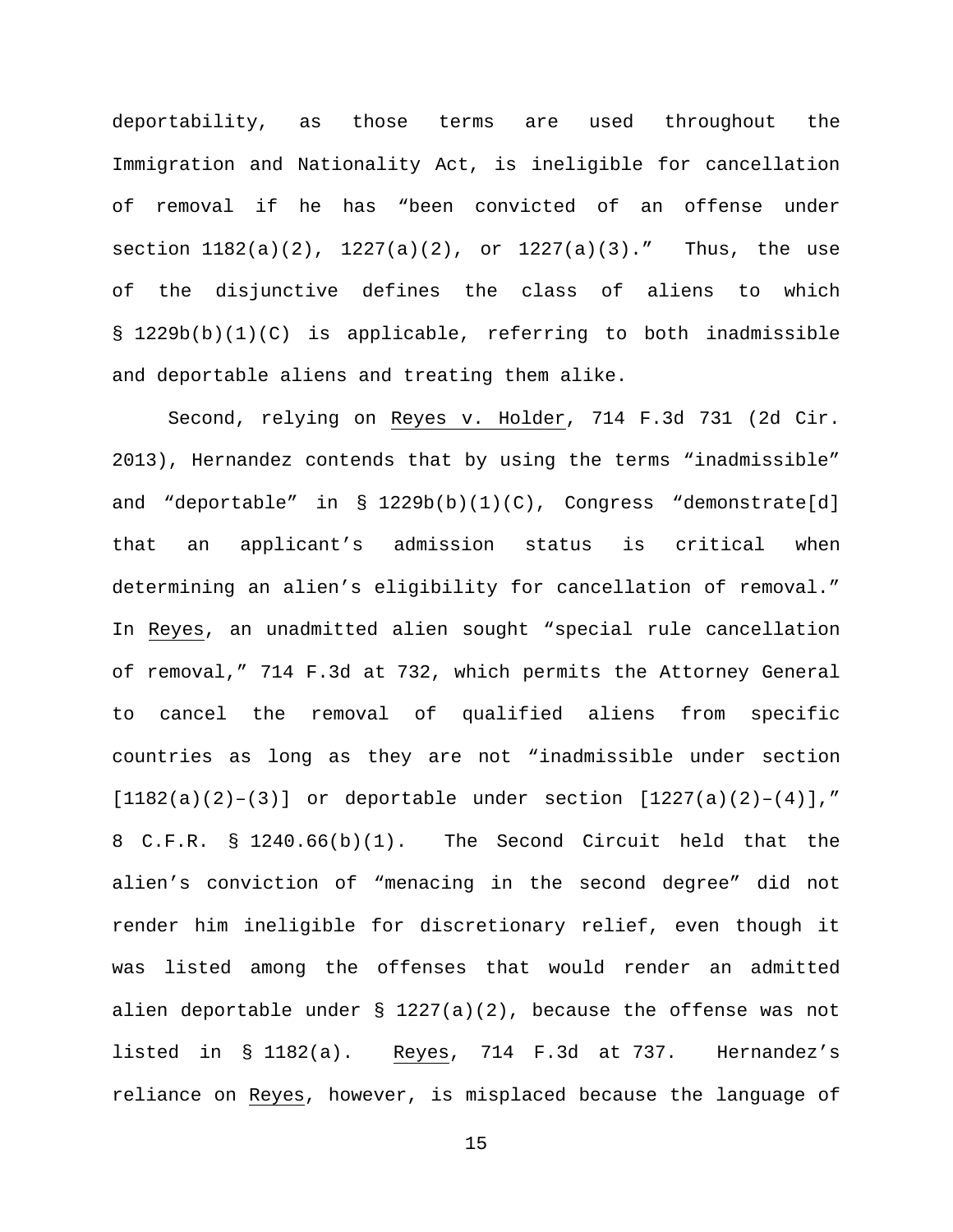§ 1229b(b)(1)(C) differs substantially from the language of 8 C.F.R. § 1240.66(b)(1), which mirrors the structure of  $\S$  1229b(b)(2)(A)(iv) and  $\S$  1292b(d)(1)(B). Accord Coyomani-Cielo, 758 F.3d at 913-14. And the Reyes court recognized as much, specifically distinguishing Cortez Canales on that ground. Reyes, 714 F.3d at 737.

Third, Hernandez argues that the BIA's construction requires rewriting the statute to read that an alien is ineligible for cancellation of removal if he has "been convicted of an offense [described] under §§ 1182(a)(2), 1227(a)(2), or 1227(a)(3)]." But an offense can only be "under" one of the cross-referenced statutes if it is described or listed therein, as those statutes are not themselves criminal statutes. Indeed, it is Hernandez who would rewrite the statute so as to read, "The Attorney General may cancel removal of . . . an alien who is inadmissible or deportable from the United States if the alien . . . has not been convicted of an offense [rendering the alien inadmissible] under section 1182(a)(2) [or deportable under sections] 1227(a)(2) or 1227(a)(3)."

Fourth, Hernandez argues that the BIA's construction "leads to the bizarre result that those who may have a conviction of a crime involving moral turpitude in another country prior to being admitted to the United States may be barred from ever applying for cancellation of removal before they have even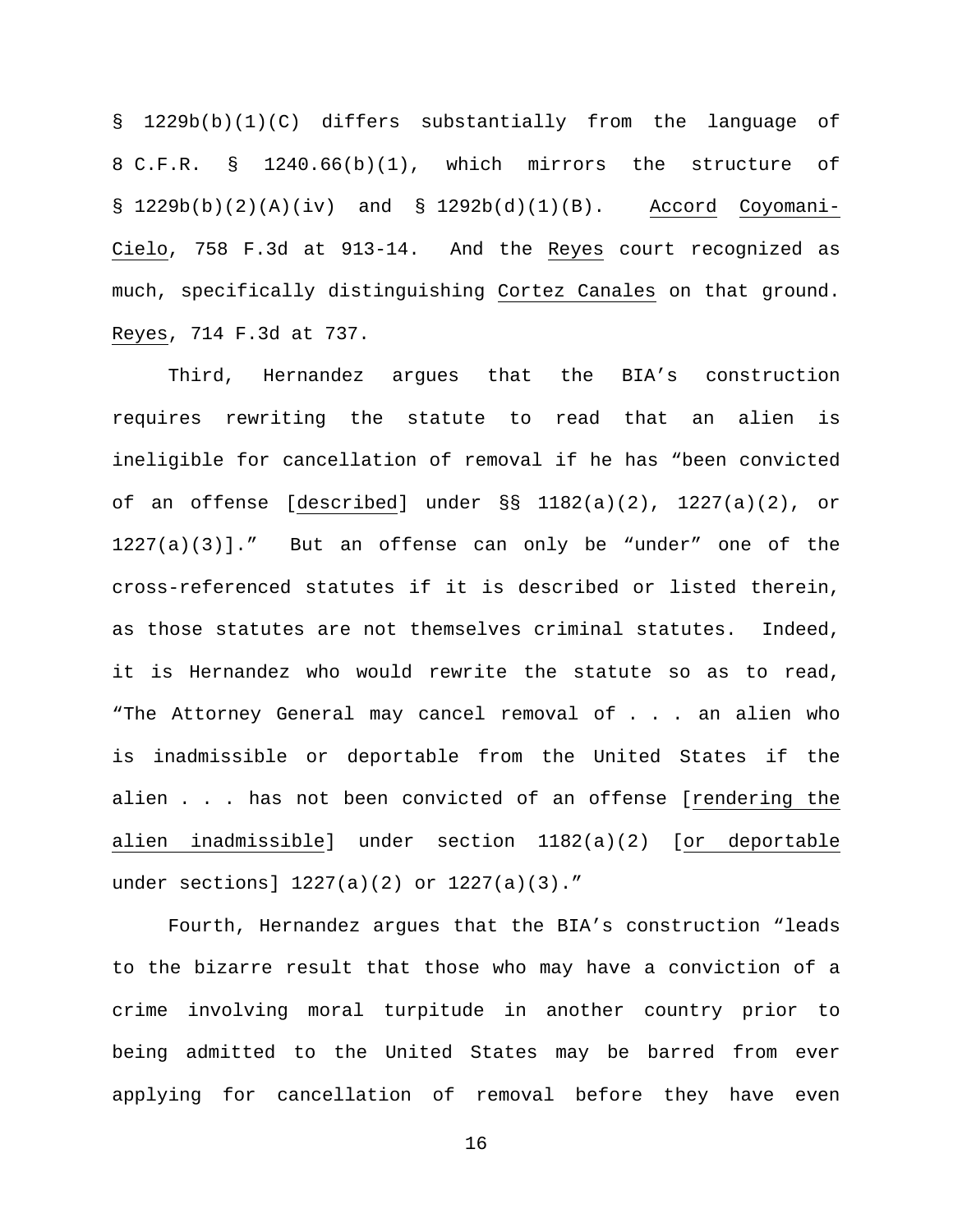stepped foot in the United States." But this result is not bizarre, especially because § 1182(a)(2) itself provides that any alien who has been convicted of a crime involving moral turpitude, as qualified therein, is ineligible to be admitted to the United States. And even if this result were bizarre, it is not for this court to criticize Congress' policy choices.

Fifth, Hernandez argues that Cortez Canales is inconsistent with the BIA's earlier rulings in Matter of Garcia-Hernandez, 23 I & N. Dec. 590, 592-93 (2003), and Matter of Gonzalez-Silva, 24 I. & N. Dec. 218, 220 (2007), in which the BIA held, respectively, that an offense is not under  $\S$  1182(a)(2) if it is covered by the petit-offense exception and that an offense is not under § 1227(a)(2)(E)(i) if it preceded that section's effective date. But this argument is no more than a disagreement with the way that the BIA distinguished those cases in Cortez Canales itself. As to Garcia-Hernandez, the BIA explained that the petit-offense exception contains language pertaining to "the sentence imposed or potentially imposed" and that such language must be considered because it "specifically pertain[s] to the criminal offense." Cortez Canales, 25 I. & N. Dec. at 307. And with respect to Gonzalez-Silva, the BIA explained that "Congress expressly stated that section [1227(a)(2)(E)(i)] applies only to those convictions occurring after . . . September 30, 1996," and that the BIA was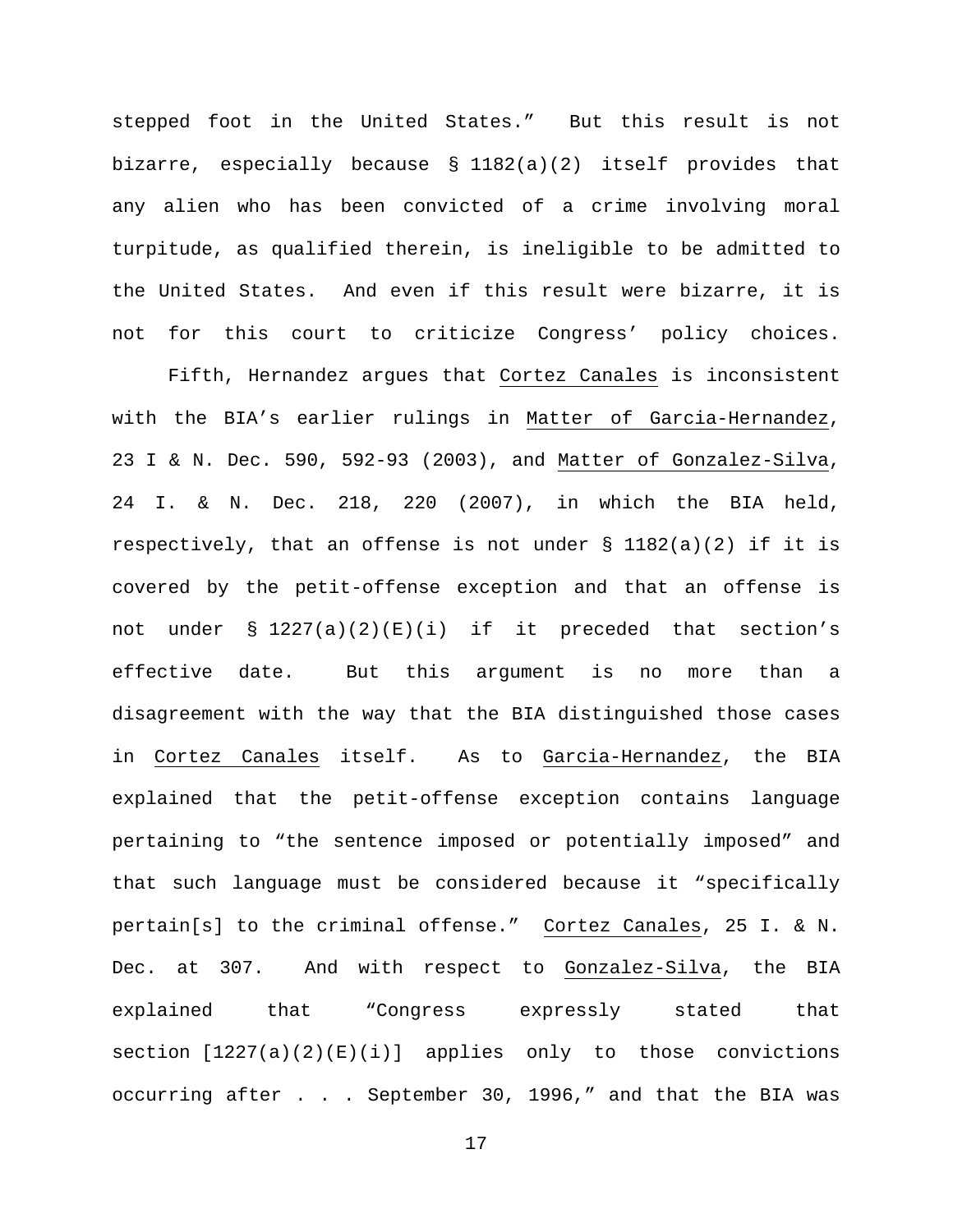bound to defer to "this express statement of congressional intent." Id. at 310. We conclude that the BIA's reasons are not unprincipled.

Sixth and finally, Hernandez argues that the court must not give § 1229b(b)(1)(C) "a more expansive interpretation that restricts eligibility for relief to aliens facing deportation" because "the rule of lenity stands for the proposition that ambiguities in deportation statutes should be construed in favor of the noncitizen," Hosh v. Lucero, 680 F.3d 375, 383 (4th Cir. 2012). But because "[t]he rule of lenity is a last resort, not a primary tool of construction," id. (alteration in original) (quoting United States v. Ehsan, 163 F.3d 855, 858 (4th Cir. 1998)) (internal quotation marks omitted), it applies only where "there is a grievous ambiguity or uncertainty in the statute," id. (quoting Muscarello v. United States, 524 U.S. 125, 138–39 (1998)) (internal quotation marks omitted). Where, as here, the ambiguity is not grievous, courts must defer to the BIA's construction. Id.

# \* \* \*

In sum, we hold that Hernandez is ineligible for cancellation of removal by virtue of having "been convicted of an offense under  $\ldots$   $\frac{1227(a)(2)}{m}$  a crime involving moral turpitude, punishable by a sentence of imprisonment for one year